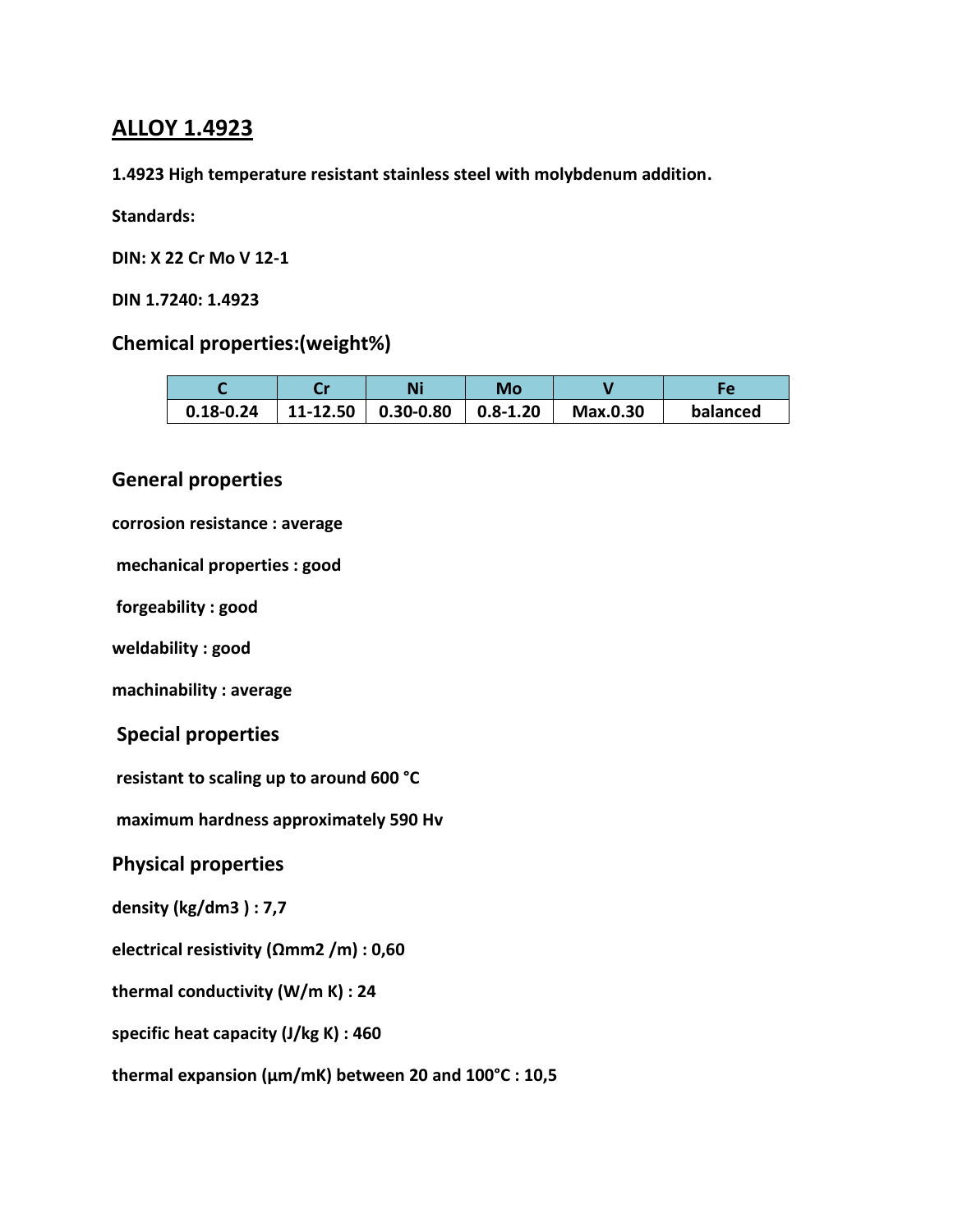## **Typical applications:**

**pressure vessels and boilers aviation and aerospace reactor manufacture turbine components.**

**Processing**

**automated machining : not common machinable : yes hammer and die forging : yes cold forming : limited cold heading : limited** 

## **Demand tendency**

**1.4923, is the standard material of construction for components such as steam turbines and heat resistant screws etc. The vanadium addition serves to improve the creep and high temperature strength properties of this steel.**

### **corrosion resistance**

**(PRE = 13,64 to 16,46) Due to its relatively low chromium content, the corrosion resistance of 1.4923, is somewhat limited, but sufficient to resist corrosion in rural and urban atmospheres, provided no chlorides or salts are present. 1.4923 is resistant to steam.**

# **Heat treatment / mechanical properties**

**Optimal mechanical properties may be attained by quenching and tempering, in which the steel is first hardened by holding the steel at a temperature between 1020 and 1070°C followed by quenching in air, oil or polymer. The tempering temperature is dependent on the desired strength. In most cases a tempering treatment in the temperature range 640 to 740°C followed by air cooling produces the required properties. In this condition, the following mechanical properties can be expected:**

#### **QT800**

**Yield strength: ≥600 Mpa**

**Tensile strength: 800-900 Mpa**